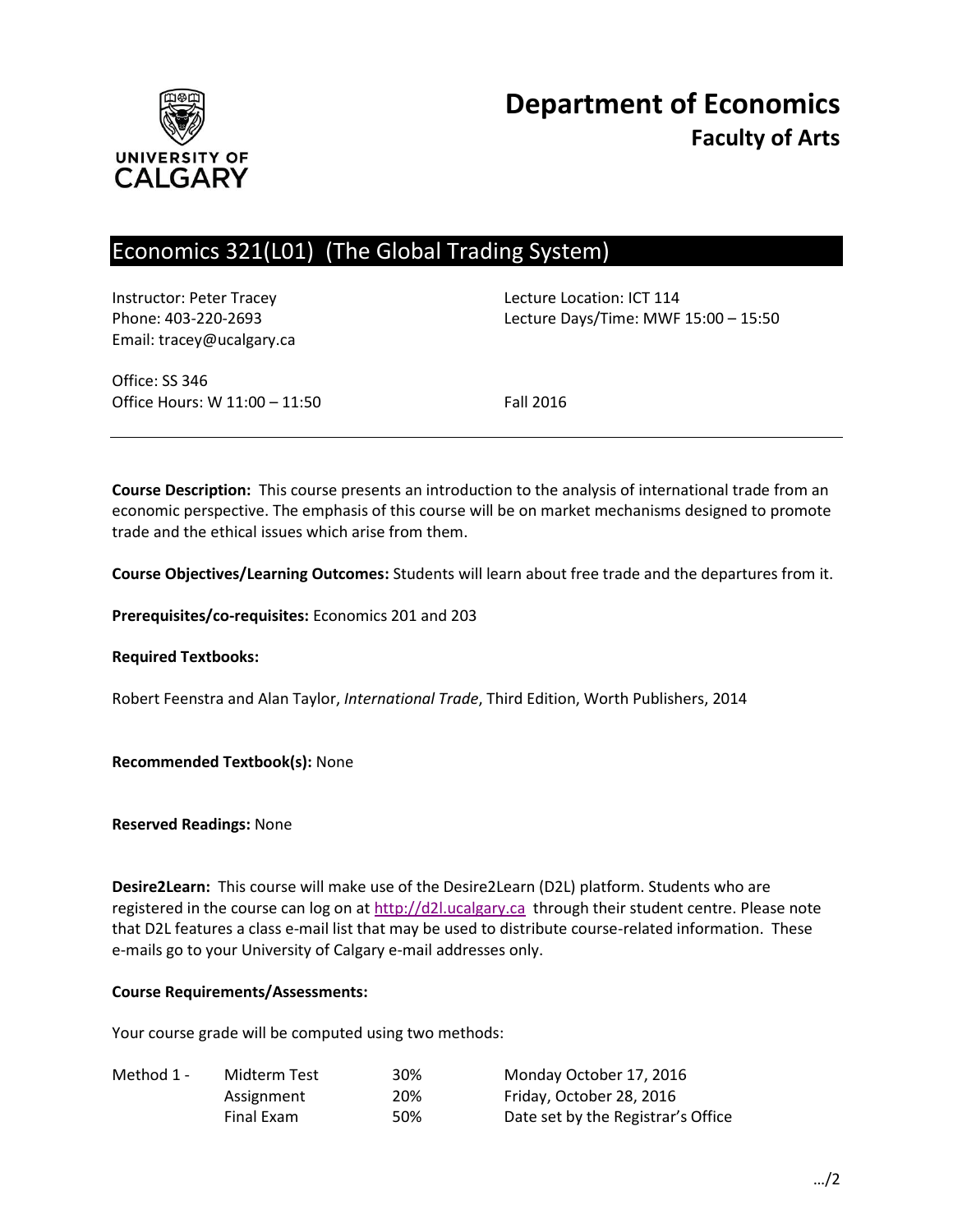| Method 2 - | Assignment | 20% | Friday, October 28, 2016           |
|------------|------------|-----|------------------------------------|
|            | Final Exam | 80% | Date set by the Registrar's Office |

You will receive the higher of the grades computed using these two methods. In order to qualify for Method 2 of the Grading System students must write the Midterm exam. Students should be aware that no "make-up" midterms will be given. Any student, who finds it necessary to miss the midterm exam must notify the instructor in advance and produce a valid medical certificate, or other required documentation in order to have the weighting transferred to the final examination.

#### **Grade Determination and Final Examination Details**

Department of Economics Criteria for Letter Grades. Economics professors use the following criteria when assigning letter grades:

| Grade | Grade<br>Point<br>Value | Description                                                                                            | Grade | Grade<br>Point<br>Value | Description                                                                                                                                                 |
|-------|-------------------------|--------------------------------------------------------------------------------------------------------|-------|-------------------------|-------------------------------------------------------------------------------------------------------------------------------------------------------------|
| A+    | 4.00                    | Outstanding                                                                                            | $C+$  | 2.30                    |                                                                                                                                                             |
| A     | 4.00                    | Excellent-superior performance,<br>showing-comprehensive<br>understanding of subject matter            | C     | 2.00                    | Satisfactory - basic understanding of<br>the subject matter                                                                                                 |
| $A -$ | 3.70                    |                                                                                                        | $C -$ | 1.70                    | Receipt of a grade point average of<br>1.70 may not be sufficient for<br>promotion or graduation. (See<br>individual undergraduate faculty<br>regulations.) |
| B+    | 3.30                    |                                                                                                        | D+    | 1.00                    |                                                                                                                                                             |
| B.    | 3.00                    | Good - clearly above average<br>performance with knowledge of<br>subject matter generally<br>complete. | D     | 1.00                    | Minimal pass - marginal<br>performance; generally insufficient<br>preparation for subsequent courses<br>in the same subject.                                |
| $B -$ | 2.70                    |                                                                                                        | F     | $\Omega$                | Fail - unsatisfactory performance or<br>failure to meet course requirements                                                                                 |
|       |                         |                                                                                                        |       | $\Omega$                | Incomplete - unsatisfactory (effective<br>January 2007)                                                                                                     |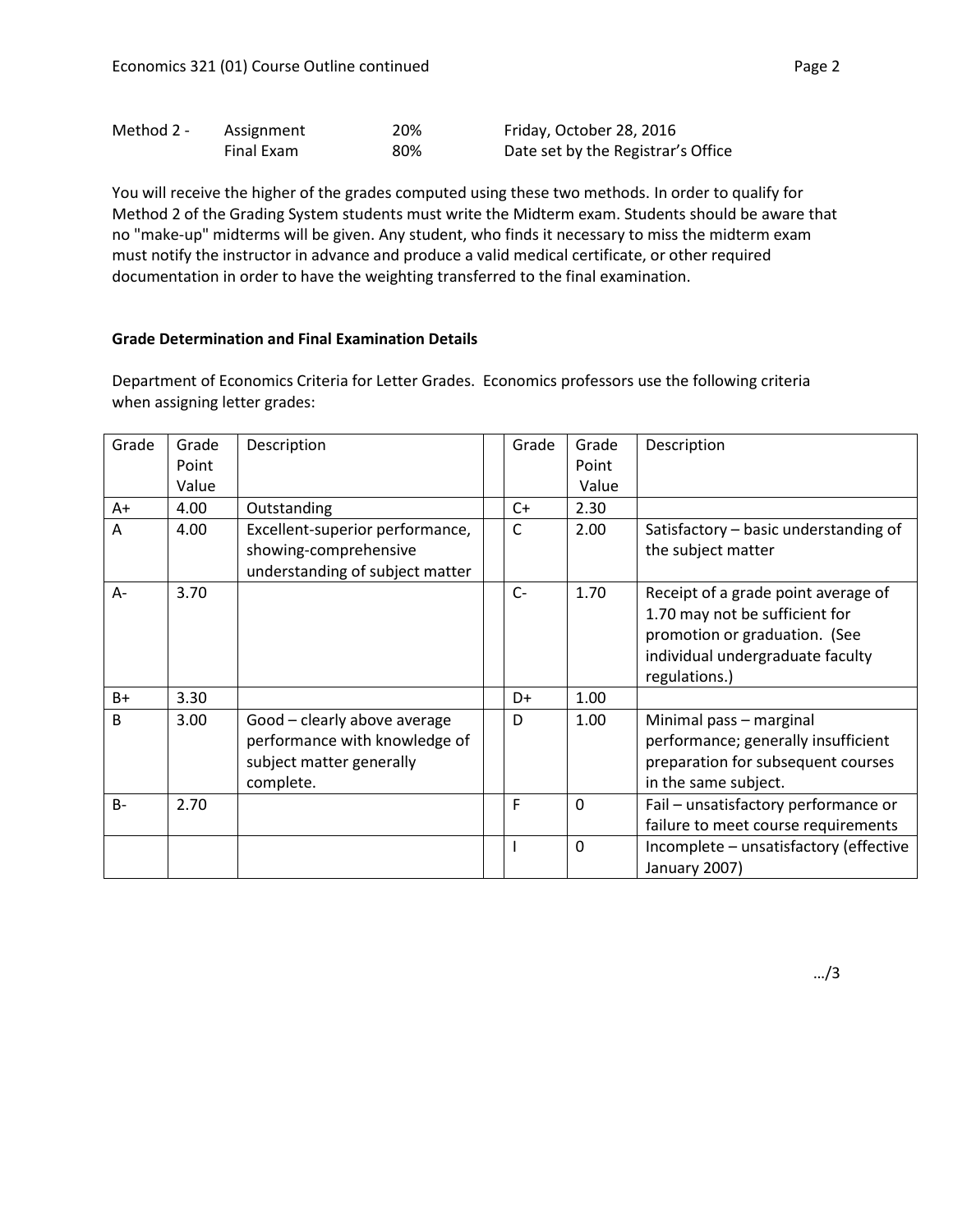| A+   | $97 - 100$ | B  | $79 - 83$ | $C-$ | $60 - 65$ |
|------|------------|----|-----------|------|-----------|
| А    | $92 - 96$  | в- | 76 - 78   | D+   | $55 - 59$ |
| А-   | $89 - 91$  | C+ | $73 - 75$ |      | $50 - 54$ |
| $B+$ | 84 - 88    |    | $66 - 72$ |      | $0 - 49$  |

## **Grading Scale**

A passing grade on any particular component of the course is not required for a student to pass the course as a whole.

There will be a Registrar scheduled final examination, held in a classroom. It will last for 2 hours. Nonprogrammable calculators WILL be allowed during the writing of the test and the final examination.

Tests and exams Will Not contain multiple choice questions. They will contain problems and may also contain essay style questions.

#### **Reappraisal of Grades**

**For reappraisal of graded term work, see Calendar I.2 <http://www.ucalgary.ca/pubs/calendar/current/i-2.html>**

## **For reappraisal of final grade, see Calendar I.3 <http://www.ucalgary.ca/pubs/calendar/current/i-3.html>**

A student who feels that a piece of graded term work (e.g., term paper, essay, test) has been unfairly graded, may have the work re-graded as follows. The student shall discuss the work with the instructor within 7 days of being notified about the mark or of the item's return to the class; no reappraisal of term work is permitted after the 7 days. If not satisfied, the student shall immediately take the matter to the Head of the department offering the course, who will arrange for a reassessment of the work within the next 7 days. The reappraisal of term work may cause the grade to be raised, lowered, or to remain the same. If the student is not satisfied with the decision and wishes to appeal, the student shall address a letter of appeal to the Dean of the faculty offering the course within 7 days of the unfavourable decision. In the letter, the student must clearly and fully state the decision being appealed, the grounds for appeal, and the remedies being sought, along with any special circumstances that warrant an appeal of the reappraisal. The student should include as much written documentation as possible.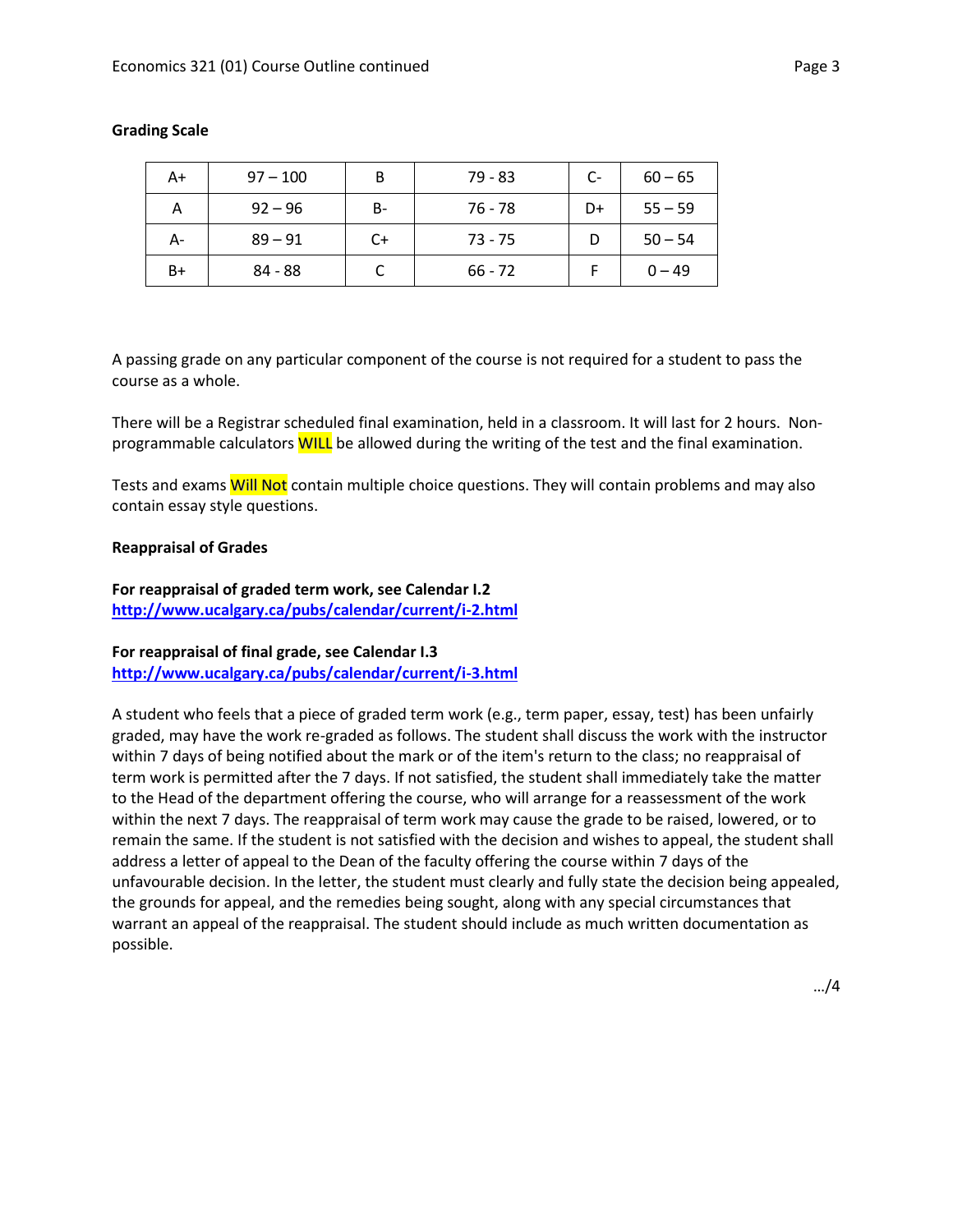Intellectual honesty is the cornerstone of the development and acquisition of knowledge and requires that the contribution of others be acknowledged. Consequently, plagiarism or cheating on any assignment is regarded as an extremely serious academic offense. Plagiarism involves submitting or presenting work in a course as if it were the student's own work done expressly for that particular course when, in fact, it is not. Students should examine sections of the University Calendar that present a Statement of Intellectual Honesty and definitions and penalties associated with Plagiarism/Cheating/Other Academic Misconduct,

<http://www.ucalgayr.ca/pubs/calendar/current/k.html>

#### **Academic Accommodation**

Students seeking an accommodation based on disability or medical concerns should contact Student Accessibility Services; SAS will process the request and issue letters of accommodation to instructors. For additional information on support services and accommodations for students with disabilities Visit [www.ucalgary.ca/access/.](http://www.ucalgary.ca/access/)

Students who require an accommodation in relation to their coursework based on a protected ground other than disability should communicate this need in writing to their Instructor. The full policy on Student Accommodations is available at [www.ucalgry.ca/policies/files/policies/student](http://www.ucalgry.ca/policies/files/policies/student-accommodation-policy_0.pdf)[accommodation-policy\\_0.pdf](http://www.ucalgry.ca/policies/files/policies/student-accommodation-policy_0.pdf)

## **Absence from a Quiz/Test/Exam**

THERE WILL BE NO MAKEUP OR DEFERRED QUIZZES/TESTS/EXAMS under any circumstances, nor may the quizzes/tests/exams be written early. Students unable to write the quizzes/tests/exams because of documented illness, family emergency, religious observance, or university-sanctioned event will have the weight shifted to the final examination; otherwise a grade of zero will be assigned. If a student cannot write their final exam on the date assigned by the Registrar's Office, they need to apply for a deferred exam www.ucalgary.ca/registrar/exams/deferred final Under no circumstance will this be accommodated by the department.

## **Notes:**

- 1. Students should be aware of the academic regulations outlined in The University of Calgary Calendar.
- 2. Examinations will not be given prior to the scheduled date.
- 3 **Students will not be given extra time to complete the midterm test and the final exam.**
- 4. **If numerical questions appear on the midterm test and the final exam, they require numerical answers.**
- 5. **The classroom is a No-cell-phone-zone. The use of cell phones for any purpose in class is prohibited. Computers may only be used for note-taking purposes.**
- 6. **The test and the final exam must be written in ink. The assignment must be typed or written in ink. Writing in pencil is not allowed on the assignment, the midterm test, and the final exam.**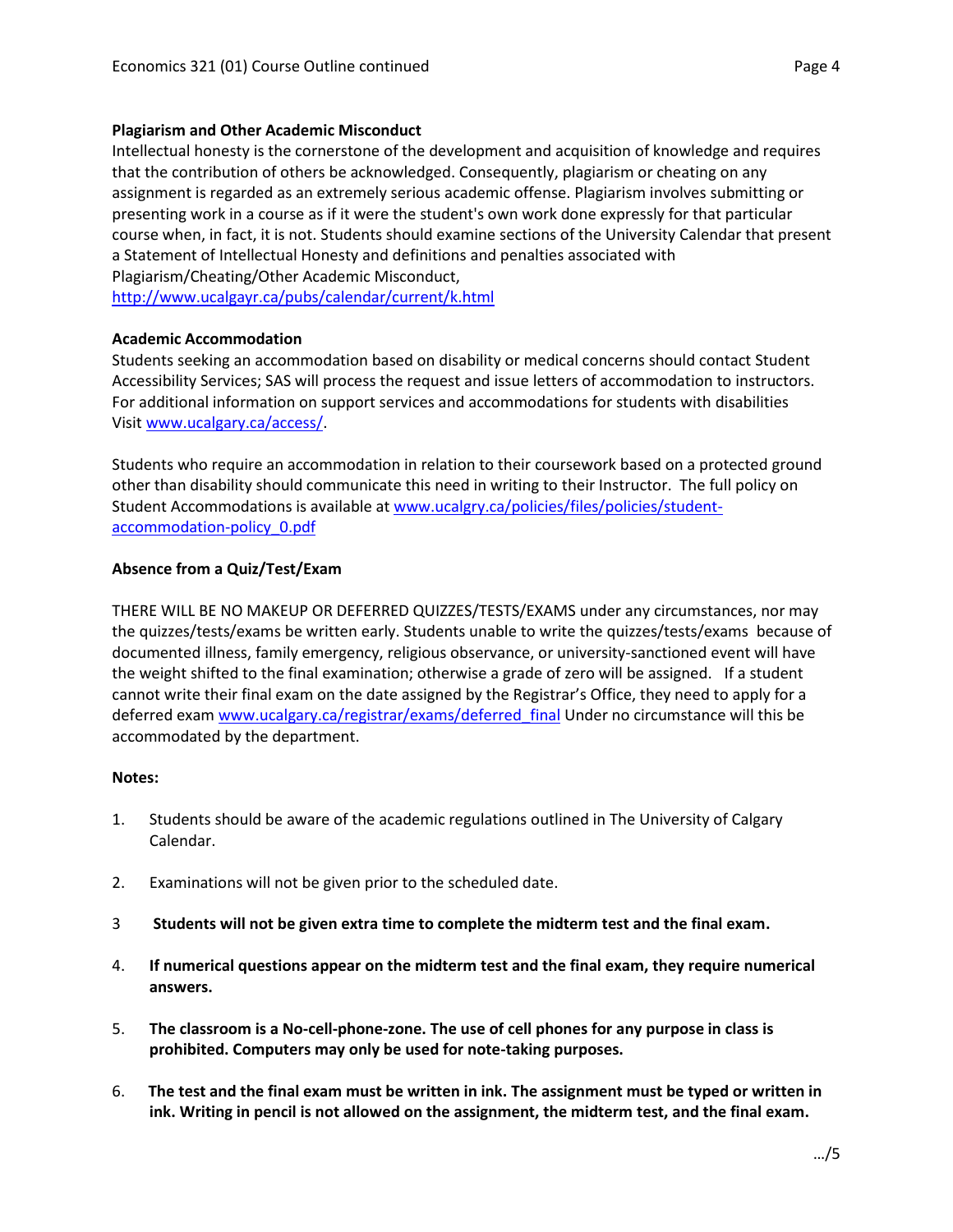- 7. Students will be responsible for all material covered in class and in the textbook, unless the instructor states otherwise.
- 8. Please note that the following types of emails will receive no response: emails not addressed to anyone in particular; emails where the recipient's name is not spelled correctly; anonymous emails; emails which do not specify the course and section in which you are registered; and, emails involving questions that are specifically addressed on the course outline.

## **Important Dates**

Please check:<http://www.ucalgary.ca/pubs/calendar/current/academic-schedule.html>

Students' Union Vice-President Academic: Phone: 403-220-3911 E-mai[l suvpaca@ucalgary.ca](mailto:subpaca@ucalgary.ca)

Students' Union Faculty Representative (Arts) Phone: 403-220-3913 Office: MSC 251 E-mai[l arts1@su.ucalgary.ca](mailto:arts1@su.ucalgary.ca) [arts2@su.ucalgary.ca,](mailto:arts2@su.ucalgary.ca) [arts3@su.ucalgary.ca,](mailto:arts3@su.ucalgary.ca) [arts4@su.ucalgary.ca](mailto:arts4@su.ucalgary.ca)

Society of Undergraduates in Economics (S.U.E.): [www.ucalgary.ca/sue](http://www.fp.ucalgary.ca/econ)

Society of Undergraduates in Economics is a student run organization whose main purpose is to assist undergraduate economics students succeed both academically and socially at the University of Calgary. Services include access to the exam bank, career partnerships with the Career Centre through hosting industry nights and information sessions, recognizing achievements in teaching, and organizing social events for members.

# *Faculty of Arts Program Advising and Student Information Resources*

- Have a question, but not sure where to start? The Arts Students' Centre is your information resource for everything in Arts! Drop in at SS102, call them at 403-220-3580 or email them at [artsads@ucalgary.ca.](mailto:artsads@ucalgary.ca) You can also visit the Faculty of Arts website at <http://arts.ucalgary.ca/undergraduate> which has detailed information on common academic concerns, including program planning and advice.
- For registration (add/drop/swap), paying fees and assistance with your Student Centre, contact Enrolment Services at 403-210-ROCK [7625] or visit them in the MacKimmie Library Block.
- Online writing resources are available at *<http://www.ucalgary.ca/ssc/resources/writing-support>*

## **Evacuation Assembly Point**

In case of an emergency evacuation during class, students must gather at the designated assembly point nearest to the classroom. The list of assembly points is found at [www.ucalgary.ca/emergencyplan/assemblyponts](http://www.ucalgary.ca/emergencyplan/assemblyponts) Please check this website and note the nearest assembly point for this course